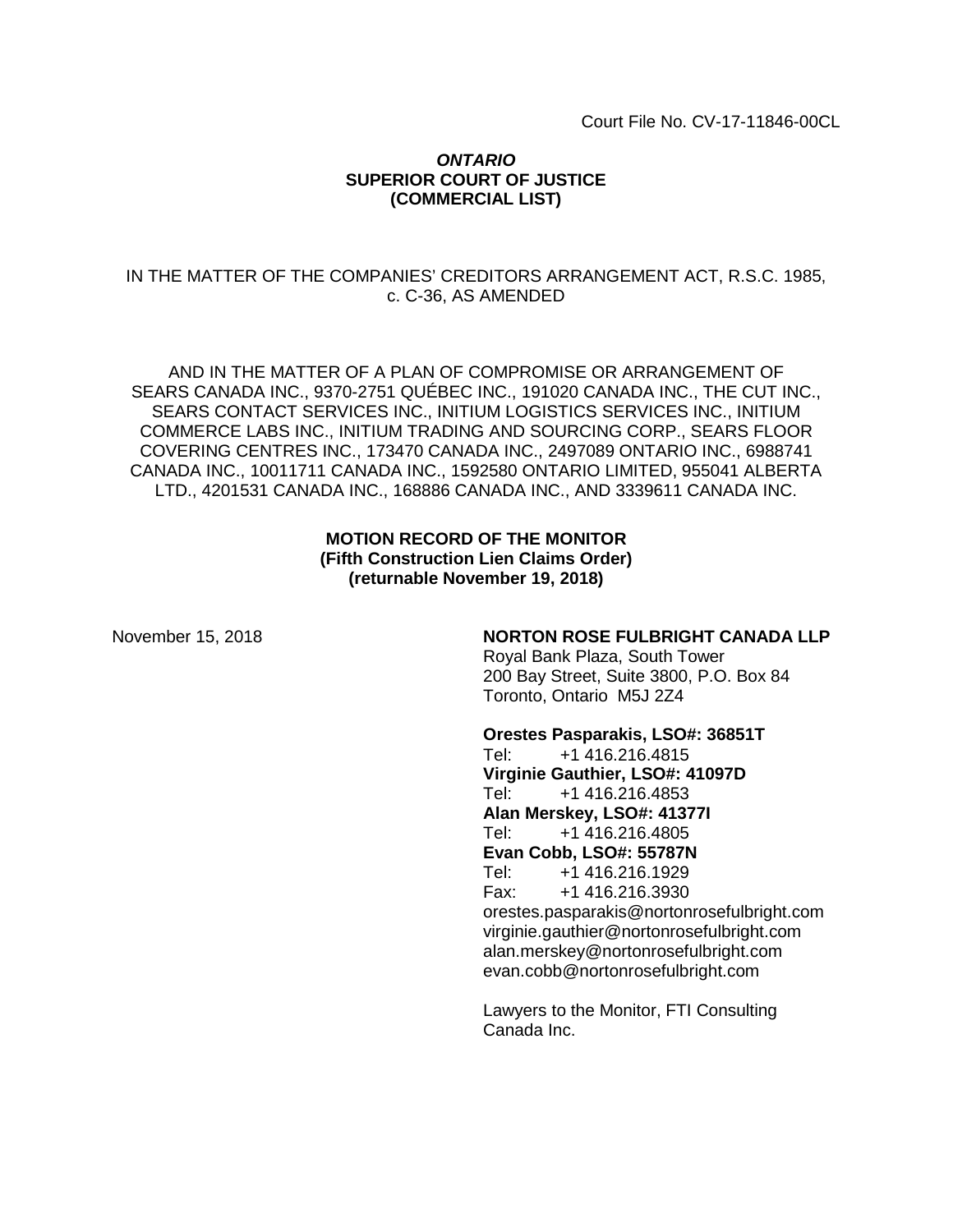## **TO: THE SERVICE LIST**

## **AND TO: KOSKIE MINSKY LLP**

20 Queen Street West, Suite 900, Box 52 Toronto, Ontario M5H 3R3

# **Jeffrey A. Armel**<br>Tel: +1 416.59

Tel: +1 416.595.2069 Fax: +1 416.977.3316

jarmel@kmlaw.ca

Lawyers for Kone Inc.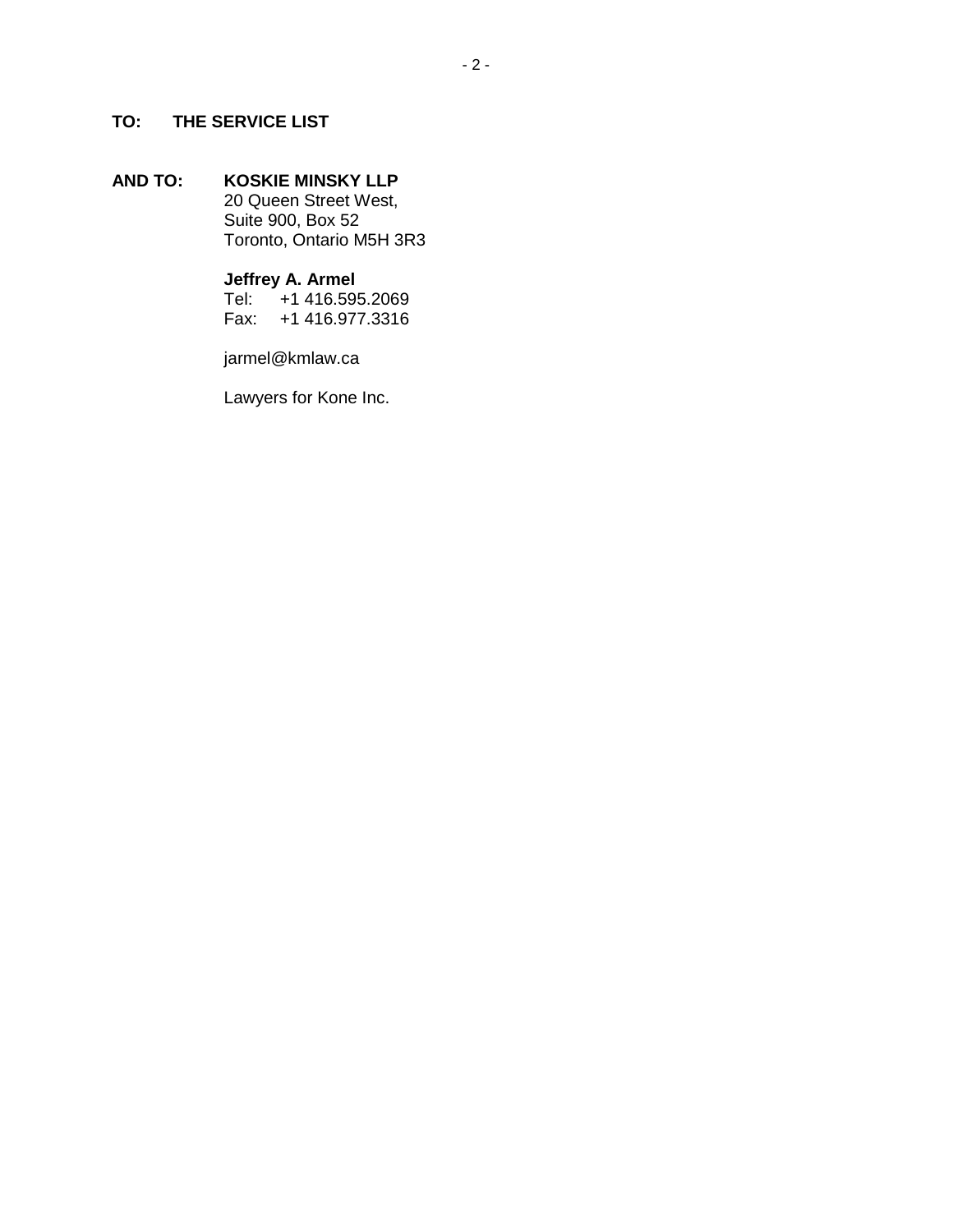Court File No. CV-17-11846-00CL

## *ONTARIO* **SUPERIOR COURT OF JUSTICE (COMMERCIAL LIST)**

## IN THE MATTER OF THE COMPANIES' CREDITORS ARRANGEMENT ACT, R.S.C. 1985, c. C-36, AS AMENDED

AND IN THE MATTER OF A PLAN OF COMPROMISE OR ARRANGEMENT OF SEARS CANADA INC., 9370-2751 QUÉBEC INC., 191020 CANADA INC., THE CUT INC., SEARS CONTACT SERVICES INC., INITIUM LOGISTICS SERVICES INC., INITIUM COMMERCE LABS INC., INITIUM TRADING AND SOURCING CORP., SEARS FLOOR COVERING CENTRES INC., 173470 CANADA INC., 2497089 ONTARIO INC., 6988741 CANADA INC., 10011711 CANADA INC., 1592580 ONTARIO LIMITED, 955041 ALBERTA LTD., 4201531 CANADA INC., 168886 CANADA INC., AND 3339611 CANADA INC.

## **MOTION RECORD OF THE MONITOR (Fifth Construction Lien Claims Order) (returnable November 19, 2018)**

## **TABLE OF CONTENTS**

| <b>TAB</b> | <b>DESCRIPTION</b>                       | PAGE NO. |
|------------|------------------------------------------|----------|
|            | Notice of Motion dated November 15, 2018 | $1 - 7$  |
|            | <b>Draft Order</b>                       | $8 - 12$ |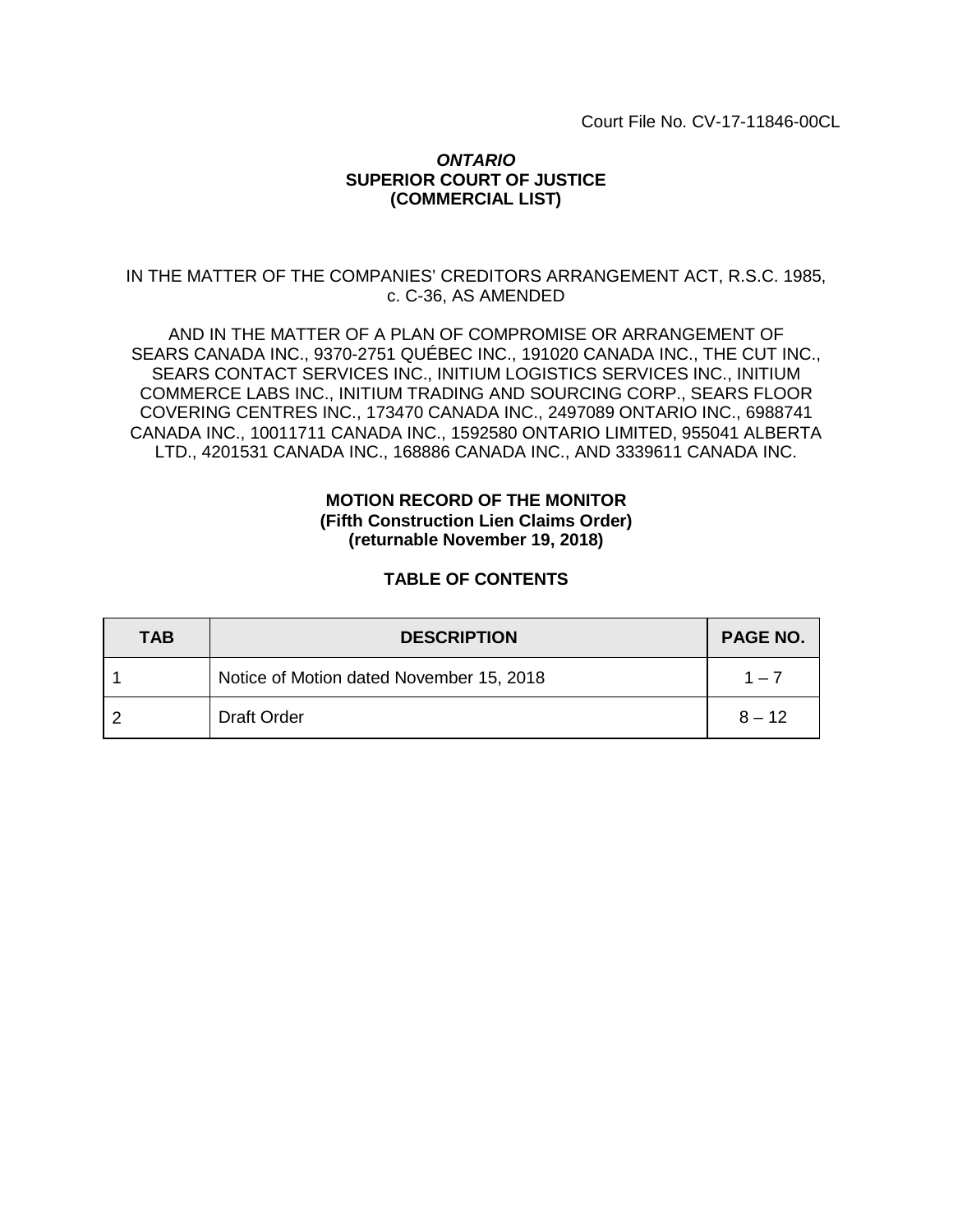Court File No.: CV-17-11846-00CL

## **ONTARIO SUPERIOR COURT OF JUSTICE COMMERCIAL LIST**

## IN THE MATTER OF THE COMPANIES' CREDITORS ARRANGEMENT ACT, R.S.C. 1985, c. C-36, AS AMENDED

AND IN THE MATTER OF A PLAN OF COMPROMISE OR ARRANGEMENT OF SEARS CANADA INC., 9370-2751 QUÉBEC INC., 191020 CANADA INC., THE CUT INC., SEARS CONTACT SERVICES INC., INITIUM LOGISTICS SERVICES INC., INITIUM COMMERCE LABS INC., INITIUM TRADING AND SOURCING CORP., SEARS FLOOR COVERING CENTRES INC., 173470 CANADA INC., 2497089 ONTARIO INC., 6988741 CANADA INC., 10011711 CANADA INC., 1592580 ONTARIO LIMITED, 955041 ALBERTA LTD., 4201531 CANADA INC., 168886 CANADA INC., AND 3339611 CANADA INC.

**Applicants** 

## **NOTICE OF MOTION (Fifth Construction Lien Claims Order) (returnable November 19, 2018)**

FTI Consulting Canada Inc., in its capacity as Court-appointed monitor (the "**Monitor**") in

the proceedings of the Applicants pursuant to the *Companies' Creditors Arrangement Act*,

R.S.C. 1985, c. c-36, as amended (the "**CCAA**") will make a motion to a Judge of the Ontario

Superior Court of Justice (Commercial List), on November 19, 2018, at 10:00 am or as soon

after that time as the motion can be heard, at the courthouse located at 330 University Avenue.

**PROPOSED METHOD OF HEARING:** The motion is to be heard orally.

#### **THE MOTION IS FOR:**

1 an Order, substantially in the form included in the Monitor's Motion Record (the "**Fifth Construction Lien Claims Order**"):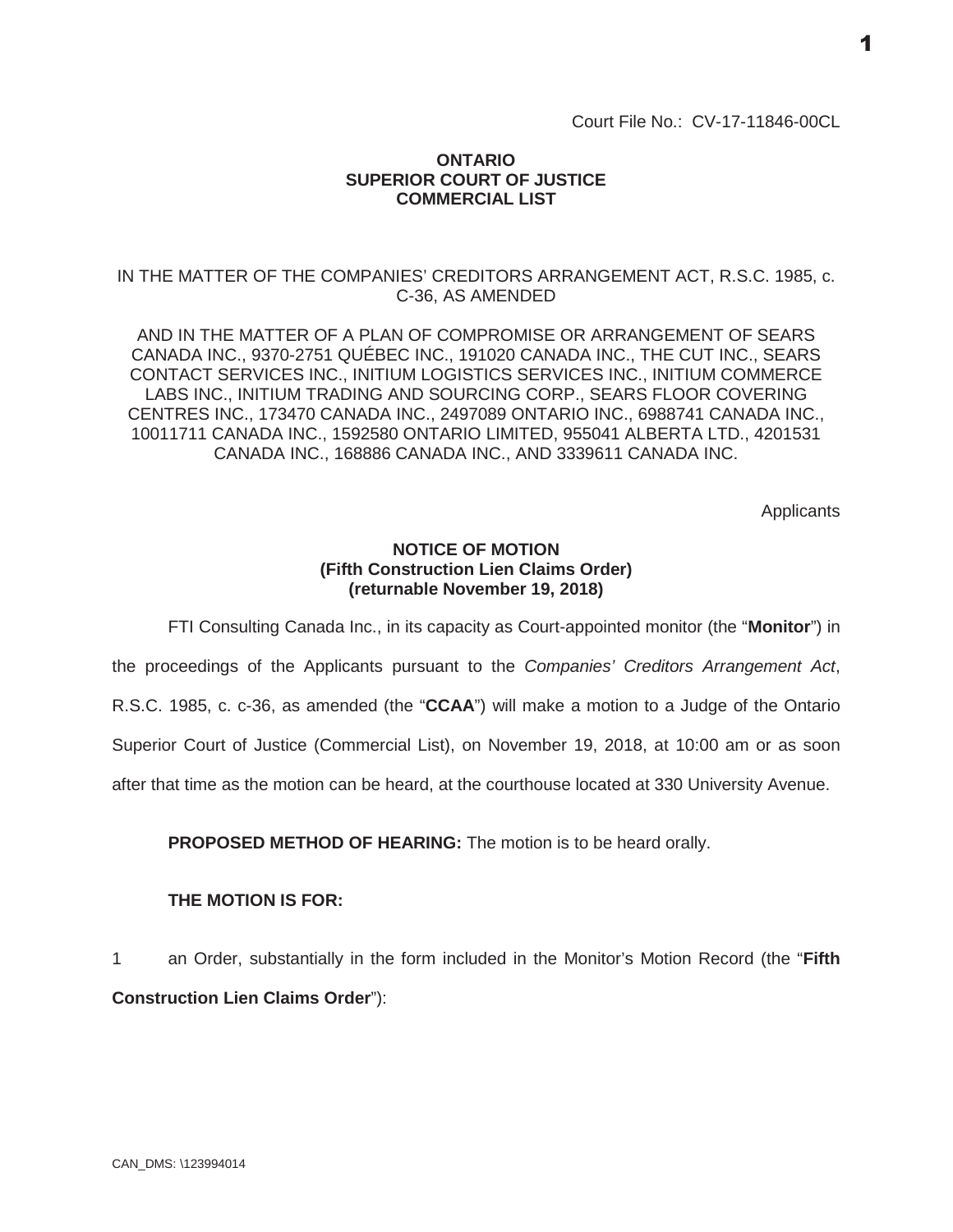- (a) authorizing payment of those Determined Owned Property Claims (as defined below) made in respect of certain properties that have recently been or are about to be sold by the Applicants (the "**Remaining Owned Properties**"); and
- (b) confirming that any further Claim (as defined in the Claims Procedure Order granted by the Court on December 8, 2017) by the Secured Contractors or by any Connected Sub-Contractors arising in respect of the Remaining Owned Properties is fully and finally barred and extinguished; and
- 2 such further and other relief as this Court may deem just.

## **THE GROUNDS FOR THE MOTION ARE:**

#### *Claims Procedure Order*

1 On December 8, 2017, the Court granted the Claims Procedure Order;

2 The Claims Procedure Order established a process for the Monitor to notify Construction Contractors (as defined in the Claims Procedure Order) of the Monitor's position on the value of the Construction Claims, which notification (the "**Notice of Construction Claim**") is deemed to include all of the Construction Claims of not only the Construction Contractor itself but also the Construction Claims of any and all sub-contractors who provided materials and/or services in connection with the improvement under an agreement or engagement with the Construction Contractor or any other construction sub-contractor at any level (each a "**Connected Sub-Contractor**");

3 The Claims Procedure Order also provided a notice procedure (the "**Notices of Dispute of Construction Claims**") for any Construction Contractor to dispute, for its own part and on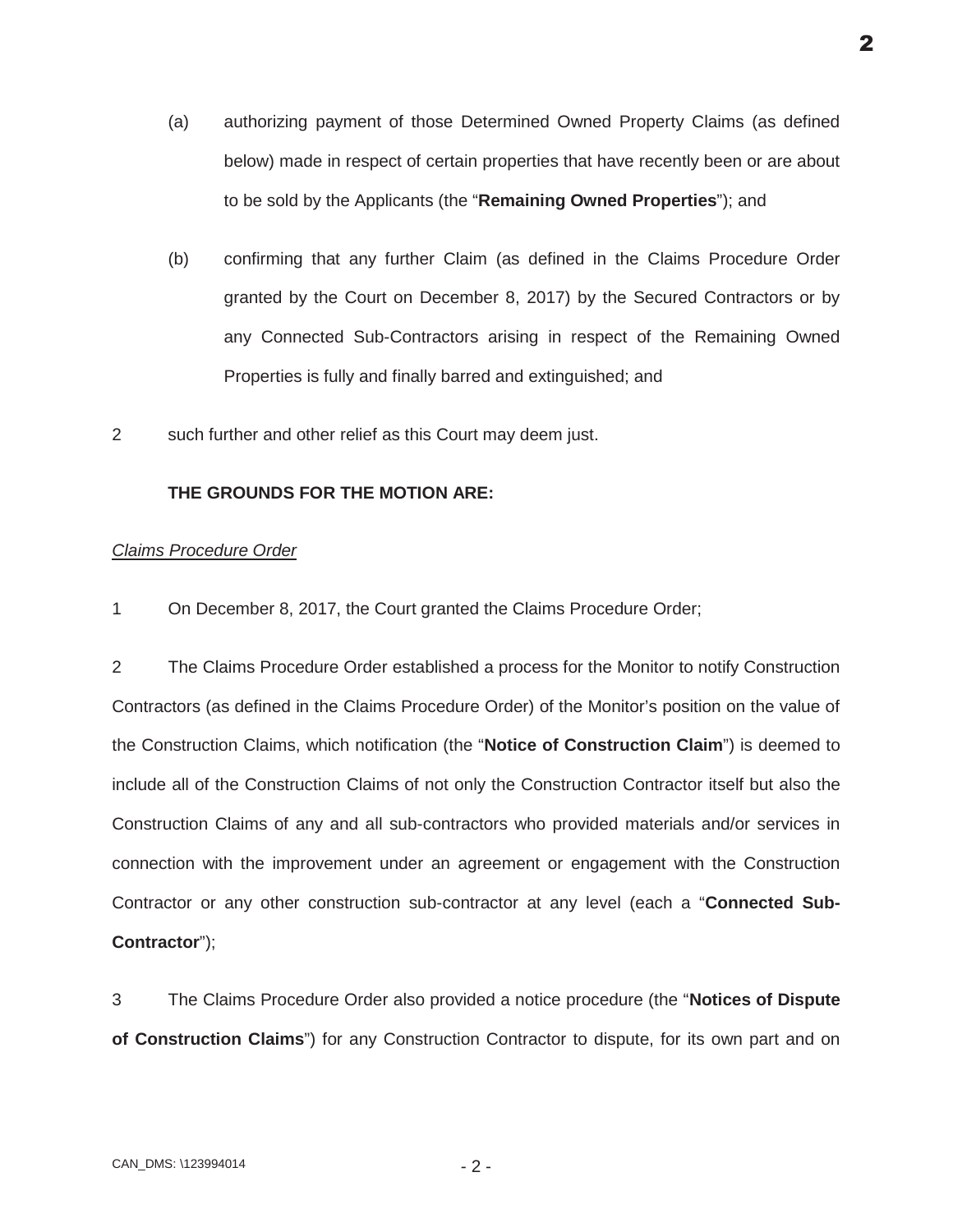the part of any Connected Sub-Contractor, the position of the Monitor and Sears Canada on applicable Construction Claims as set out in a Notice of Construction Claim;

#### *Resolution of Construction Claims*

4 On June 15, 2018, the Court granted an Order (the "**Initial Lien Claims Order**") which, among other things provided for payment of distributions to those Construction Contractors holding (on their own behalf and on behalf of their Connected Sub-Contractors) undisputed Construction Claims secured against various reserves established in connection with the sale or surrender of various leases of the Applicants (the "**Construction Lien and Affiliated Property Reserves**");

5 The Initial Lien Claims Order also confirmed the Monitor's determination of the quantum of other undisputed Construction Claims of Construction Contractors and their Connected Sub-Contractors that were unsecured or owing in respect of Remaining Owned Properties;

6 Further to an Order issued on July 4, 2018 (the "**Second Lien Claim Order**"), the Monitor confirmed the quantum of certain disputed Construction Claims that were secured against the Construction Lien and Affiliated Property Reserves, and authorized payment in respect of the same. The Second Lien Claims Order also confirmed the quantum of certain disputed Construction Claims that had been claimed in respect of any Remaining Owned Properties.

7 However neither the Initial Lien Claims Order nor the Second Lien Claims Order authorized payment of the undisputed and confirmed Construction Claims (the "**Determined Owned Property Claims**") against the Remaining Owned Properties as such properties were still the subject of an ongoing marketing process by the Applicants and had not yet been sold.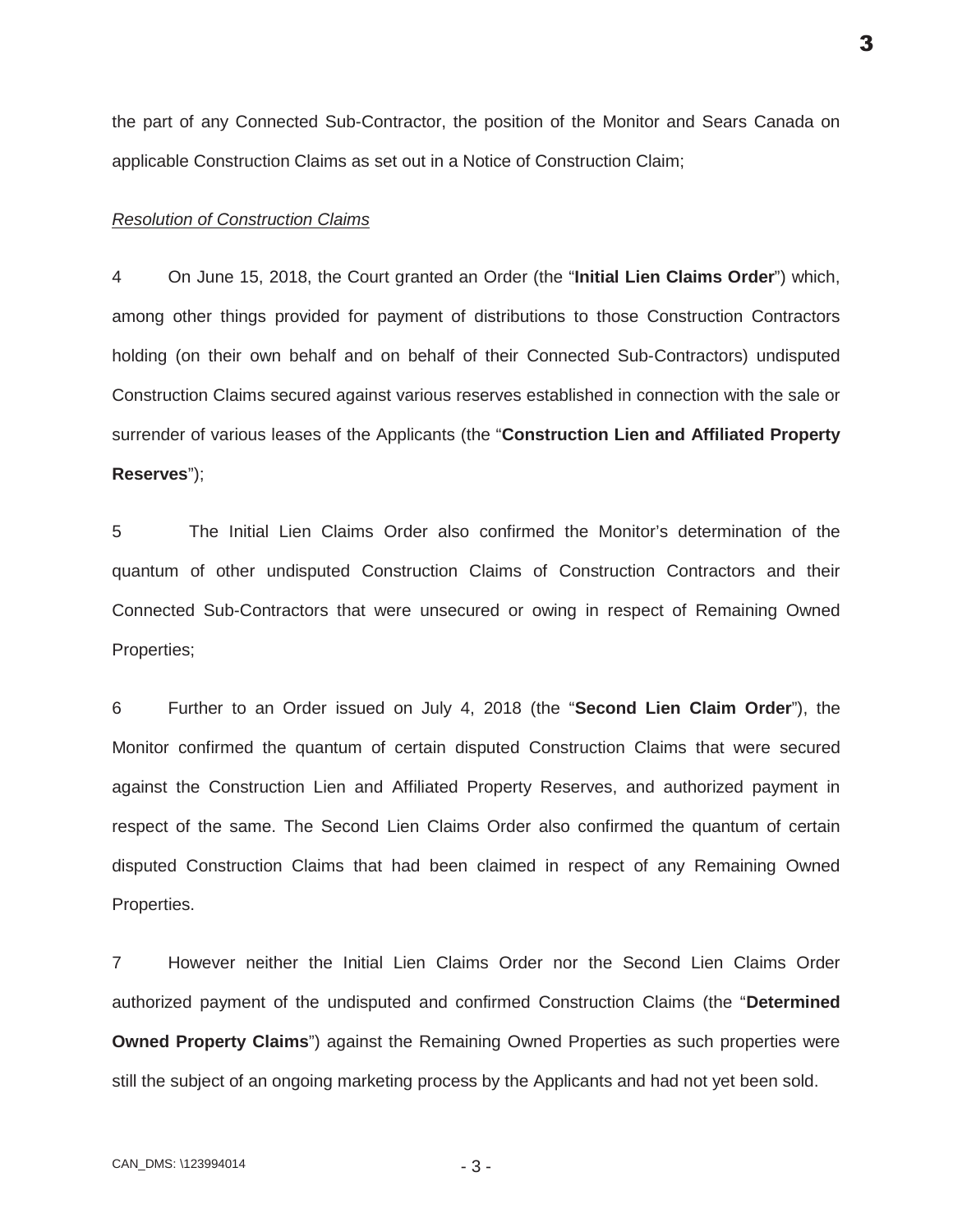8 The Applicants have since sold two Remaining Owned Properties (the "**Closed Property Transactions**") and are seeking approval of a further sale of the Remaining Owned Property located in Newmarket, Ontario (the "**Pending Property Transaction**"). The approval and vesting orders as issued—and in the case of that for the Pending Property Transaction, as proposed—in respect of such transactions provide that the net proceeds (the "**Net Proceeds**") from each sale are to be held pending further order of the Court;

#### *Distributions*

9 The Monitor now requires approval of the Court to distribute funds from the Net Proceeds to the Construction Contractors holding the Determined Owned Property Claims (the "**Secured Contractors**") to satisfy such claims and for the distribution onwards to their respective Connected Sub-Contractors;

#### *Releases*

10 Sears Canada and the Monitor require certainty regarding the resolution of lien and Construction Claim issues and, accordingly, the Monitor requests an Order confirming that all Claims by the Secured Contractors and the Connected Sub-Contractors claiming under them arising in respect of the relevant Remaining Owned Property, including any claims against any Sears Canada Entities or their current and former directors and officers, and any claims against the Sears Canada Entities' current and former employees, are fully and finally determined as set out above and, in the case of the Determined Owned Property Claims, fully and finally satisfied through the payment in satisfaction of such claims;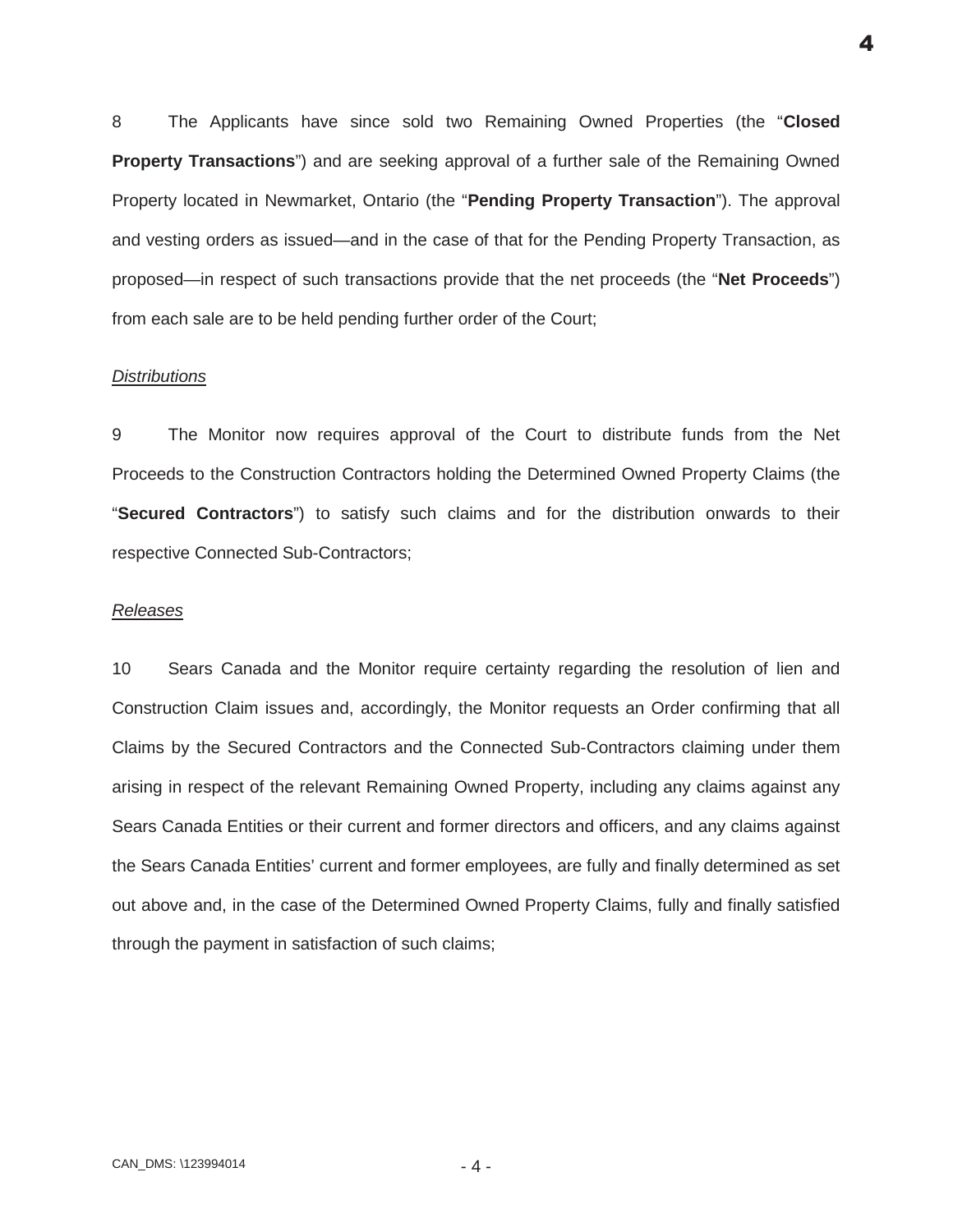#### *General*

11 The Monitor believes that the terms of the proposed Fifth Construction Lien Claims Order are reasonable in the circumstances, and substantially similar to those of the Initial Lien Claims Order and the Second Lien Claims Orders already granted by this Court;

12 The provisions of the CCAA, including section 11 thereof, and the inherent and equitable jurisdiction of this Court;

13 Rules 1.04, 1.05, 2.03, 16 and 37 of the *Rules of Civil Procedure*, R.R.O 1990, Reg. 194, as amended; and

14 Such other and further grounds as counsel may advise and this Court may permit.

**THE FOLLOWING DOCUMENTARY EVIDENCE** will be used at the hearing of the motion:

1 The Fourth Supplement to the Twentieth Report of the Monitor dated November 15, 2018; and

2 Such further and other evidence as counsel may advise and this Court may permit.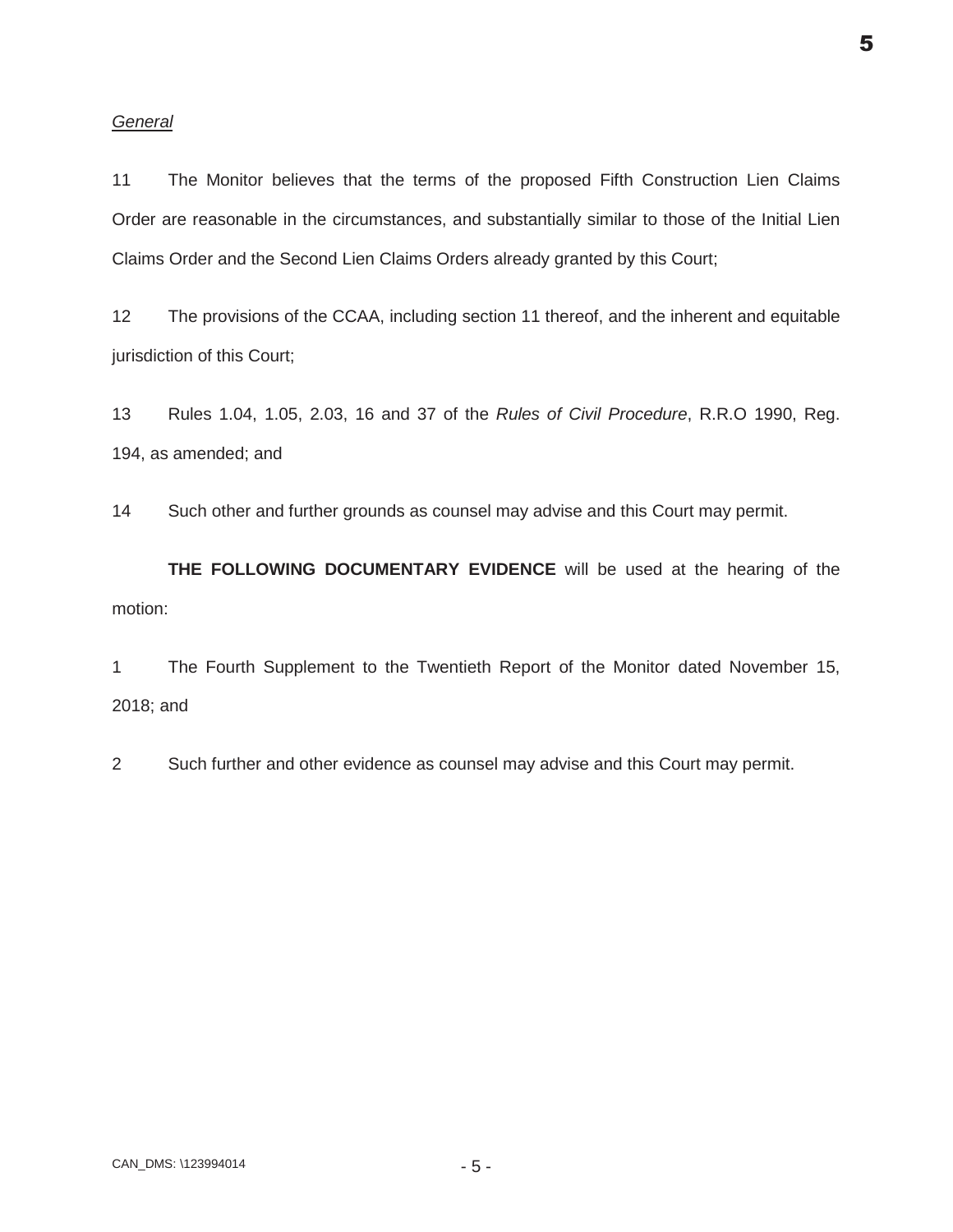# November 15, 2018 **Norton Rose Fulbright Canada LLP** Royal Bank Plaza, South Tower, Suite 3800

200 Bay Street, P.O. Box 84 Toronto, Ontario M5J 2Z4 CANADA

## **Orestes Pasparakis, LSO#: 36851T** Tel: +1 416.216.4815 **Virginie Gauthier, LSO#: 41097D** +1 416.216.4853 **Alan Merskey, LSO#: 41377I** +1 416.216.4805 **Evan Cobb, LSO#: 55787N** Tel: +1 416.216.1929

orestes.pasparakis@nortonrosefulbright.com virginie.gauthier@nortonrosefulbright.com alan.merskey@nortonrosefulbright.com evan.cobb@nortonrosefulbright.com

Lawyers for the Monitor

## TO: **THE SERVICE LIST**

## AND TO: **KOSKIE MINSKY LLP**

20 Queen Street West, Suite 900, Box 52 Toronto, Ontario M5H 3R3

## **Jeffrey A. Armel**

Tel: +1 416.595.2069 Fax: +1 416.977.3316

jarmel@kmlaw.ca

Lawyers for Kone Inc.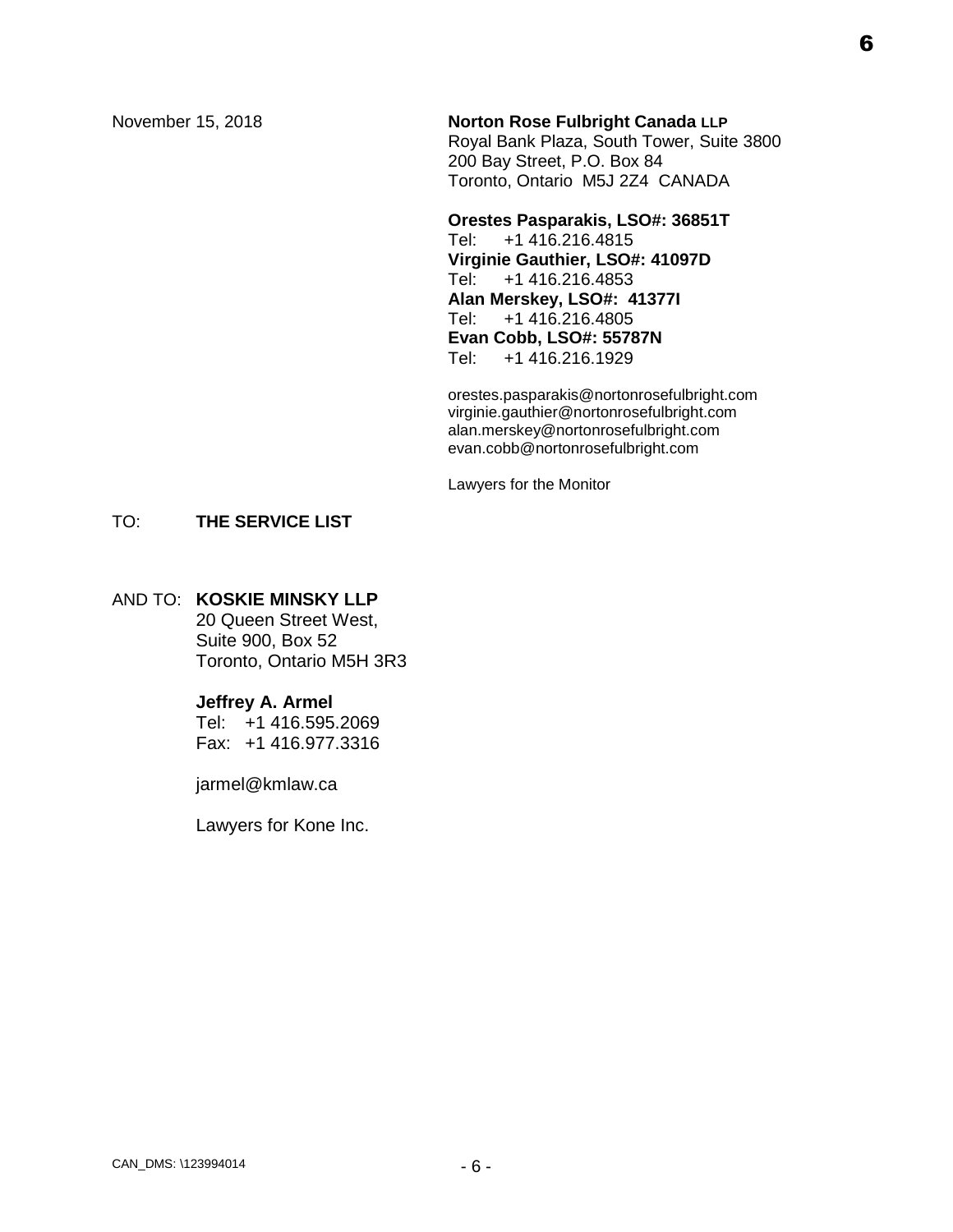| Lawyers to the Monitor, FTI Consulting Canada Inc.<br>(Fifth Construction Lien Claims Order)<br>Proceeding commenced at TORONTO<br>NORTON ROSE FULBRIGHT CANADA LLP<br>orestes.pasparakis@nortonrosefulbright.com<br>SUPERIOR COURT OF JUSTICE<br>(returnable November 19, 2018)<br>virginie.gauthier@nortonrosefulbright.com<br>200 Bay Street, Suite 3800, P.O. Box 84<br>alan.merskey@nortonrosefulbright.com<br>NOTICE OF MOTION<br>(COMMERCIAL LIST)<br>Orestes Pasparakis, LSO#: 36851T<br>evan.cobb@nortonrosefulbright.com<br>Virginie Gauthier, LSO#: 41097D<br>Royal Bank Plaza, South Tower<br>ONTARIO<br>Alan Merskey, LSO#: 413771<br>Evan Cobb, LSO#: 55787N<br>Toronto, Ontario M5J 2Z4<br>+1416.216.4815<br>+1 416.216.4805<br>+1416.216.1929<br>+1 416.216.3930<br>+1 416.216.4853<br>Tei:<br>Fax:<br>j<br>P<br>Tei:<br>Tei: | IN THE MATTER OF THE COMPANIES' CREDITORS ARRANGEMENT ACT, R.S.C. 1985, c.<br>AND IN THE MATTER OF A PLAN OF COMPROMISE OR ARRANGEMENT OF SEARS<br>C-36, AS AMENDED<br>CANADA INC., et al. | Court File No.: CV-17-11846-00CL |
|-----------------------------------------------------------------------------------------------------------------------------------------------------------------------------------------------------------------------------------------------------------------------------------------------------------------------------------------------------------------------------------------------------------------------------------------------------------------------------------------------------------------------------------------------------------------------------------------------------------------------------------------------------------------------------------------------------------------------------------------------------------------------------------------------------------------------------------------------|--------------------------------------------------------------------------------------------------------------------------------------------------------------------------------------------|----------------------------------|
|                                                                                                                                                                                                                                                                                                                                                                                                                                                                                                                                                                                                                                                                                                                                                                                                                                               |                                                                                                                                                                                            |                                  |
|                                                                                                                                                                                                                                                                                                                                                                                                                                                                                                                                                                                                                                                                                                                                                                                                                                               |                                                                                                                                                                                            |                                  |
|                                                                                                                                                                                                                                                                                                                                                                                                                                                                                                                                                                                                                                                                                                                                                                                                                                               |                                                                                                                                                                                            |                                  |
|                                                                                                                                                                                                                                                                                                                                                                                                                                                                                                                                                                                                                                                                                                                                                                                                                                               |                                                                                                                                                                                            |                                  |
|                                                                                                                                                                                                                                                                                                                                                                                                                                                                                                                                                                                                                                                                                                                                                                                                                                               |                                                                                                                                                                                            |                                  |
|                                                                                                                                                                                                                                                                                                                                                                                                                                                                                                                                                                                                                                                                                                                                                                                                                                               |                                                                                                                                                                                            |                                  |
|                                                                                                                                                                                                                                                                                                                                                                                                                                                                                                                                                                                                                                                                                                                                                                                                                                               |                                                                                                                                                                                            |                                  |
|                                                                                                                                                                                                                                                                                                                                                                                                                                                                                                                                                                                                                                                                                                                                                                                                                                               |                                                                                                                                                                                            |                                  |
|                                                                                                                                                                                                                                                                                                                                                                                                                                                                                                                                                                                                                                                                                                                                                                                                                                               |                                                                                                                                                                                            |                                  |

CAN\_DMS: \123994014 CAN\_DMS: \123994014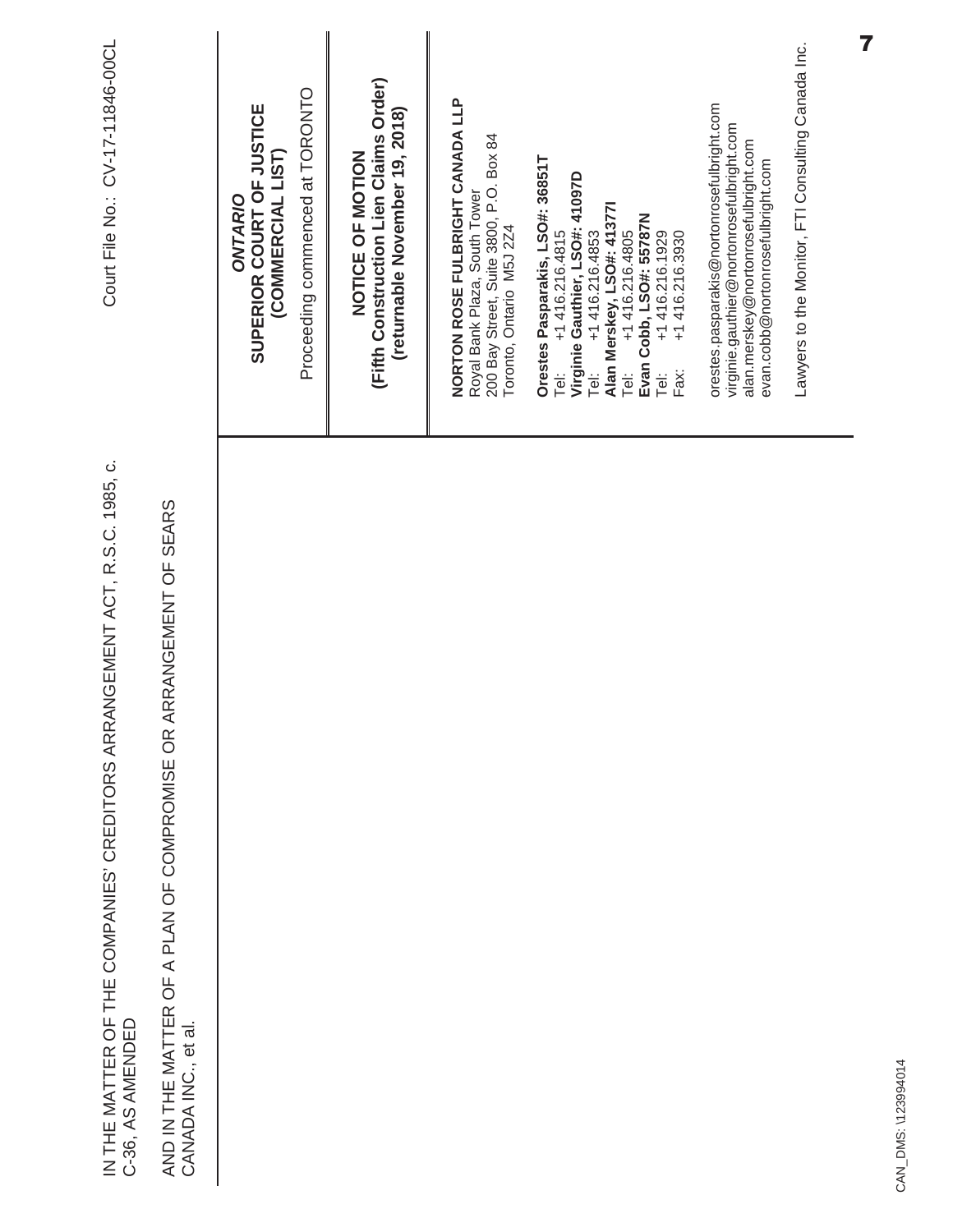Court File No. CV-17-11846-00CL

#### *ONTARIO* **SUPERIOR COURT OF JUSTICE COMMERCIAL LIST**

| THE HONOURABLE MR.    | MONDAY, THE 19TH      |
|-----------------------|-----------------------|
| <b>JUSTICE HAINEY</b> | DAY OF NOVEMBER, 2018 |
|                       |                       |

IN THE MATTER OF THE *COMPANIES' CREDITORS ARRANGEMENT ACT*, R.S.C. 1985, c. C-36, AS AMENDED

AND IN THE MATTER OF A PLAN OF COMPROMISE OR ARRANGEMENT OF SEARS CANADA INC., 9370-2751 QUÉBEC INC., 191020 CANADA INC., THE CUT INC., SEARS CONTACT SERVICES INC., INITIUM LOGISTICS SERVICES INC., INITIUM COMMERCE LABS INC., INITIUM TRADING AND SOURCING CORP., SEARS FLOOR COVERING CENTRES INC., 173470 CANADA INC., 2497089 ONTARIO INC., 6988741 CANADA INC., 10011711 CANADA INC., 1592580 ONTARIO LIMITED, 955041 ALBERTA LTD., 4201531 CANADA INC., 168886 CANADA INC., AND 3339611 CANADA INC.

**Applicants** 

## **ORDER (Fifth Construction Lien Claims Order)**

THIS MOTION made by FTI Consulting Canada Inc., in its capacity as court-appointed Monitor (the "**Monitor**"), for an Order with respect to the Determined Construction Claims of certain Construction Contractors, as described in the Fourth Supplement to the Twentieth Report of the Monitor, dated November 15, 2018, was heard this day at 330 University Avenue, Toronto, Ontario.

ON READING the Twentieth Report of the Monitor, dated June 12, 2018, (the "**Twentieth Report**"), the Fourth Supplement to the Twentieth Report dated November 15, 2018 (the "**Fourth Supplement**"), and on hearing the submissions of counsel for the Applicants, the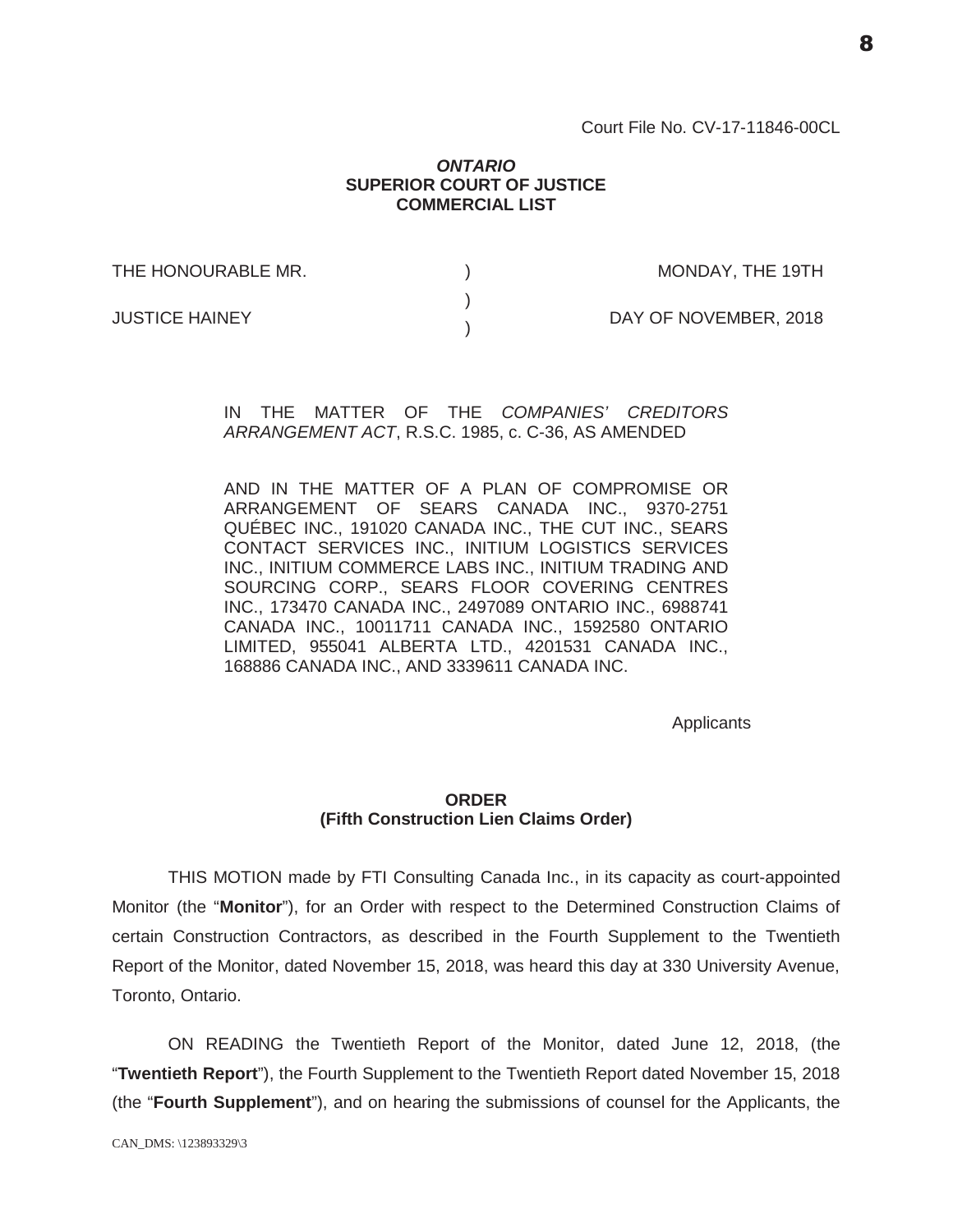Monitor, and those other counsel present, no one else appearing although duly served as appears from the affidavit of service of  $\bullet$  sworn November  $\bullet$ , 2018,

## **SERVICE**

1. THIS COURT ORDERS that the time for service of the Notice of Motion and the Motion Record is hereby abridged and validated so that this motion is properly returnable today and hereby dispenses with further service thereof.

#### **DEFINED TERMS**

2. THIS COURT ORDERS that all capitalized terms used herein and not defined have the meanings ascribed to them in the Fourth Supplement, or where not so defined, the Twentieth Report.

#### **PAYMENT OF DETERMINED CONSTRUCTION CLAIMS**

3. THIS COURT ORDERS that the Monitor is hereby directed to make payments from the Net Proceeds of the Closed Property Transactions and Pending Property Transaction in the amounts and to the Secured Contractors set out on Schedule "A" hereto in full satisfaction of the Determined Owned Property Claims.

4. THIS COURT ORDERS that the Secured Contractors shall have sole responsibility to distribute the payments made pursuant to paragraph 3 above to the Connected Sub-Contractors in connection with the improvement for which such payment is made and the Sears Canada Entities shall have no liability to the Connected Sub-Contractors in connection with any Determined Owned Property Claim after payment of the amounts paid pursuant to paragraph 3 are made.

5. THIS COURT ORDERS that the Monitor shall have no liability with respect to or as a result of performing its duties under this Order, including the payment of the amounts pursuant to paragraph 3 above except to the extent such liabilities result from the gross negligence or wilful misconduct of the Monitor as determined by this Court.

## **RELEASE OF CLAIMS**

6. THIS COURT ORDERS that, upon payment of the Determined Owned Property Claims pursuant to paragraph 3 above, any Claims (as defined in the Claims Procedure Order), which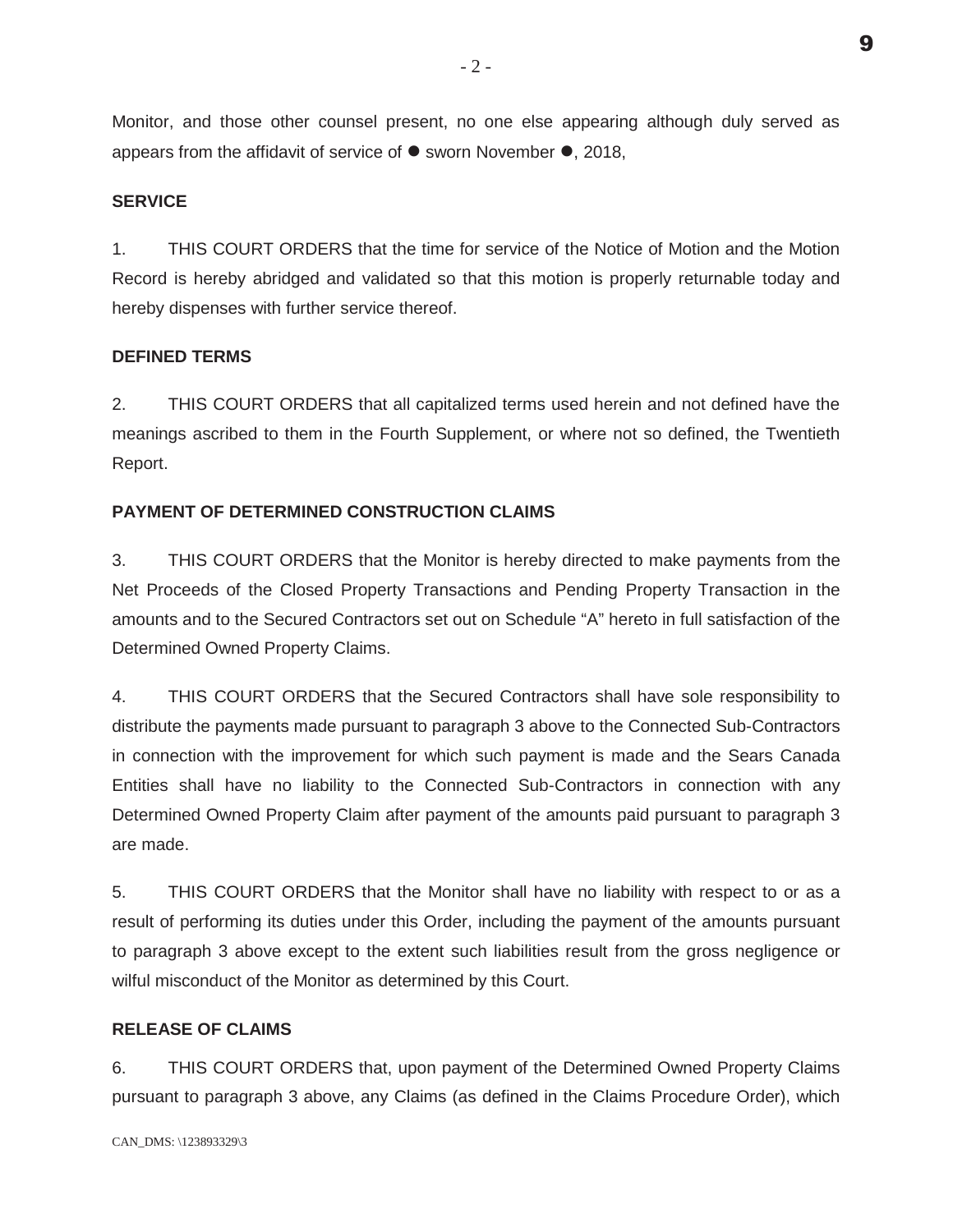for greater certainty include D&O Claims (as defined in the Claims Procedure Order), and any claims against the Sears Canada Entities' current or former employees, in each case by the Secured Contractors and the Connected Sub-Contractors (in their capacities as Connected Sub-Contractors) arising in respect of the relevant Remaining Owned Properties listed at Schedule "A" hereto are hereby extinguished and the Secured Contractors and the Connected Sub-Contractors (in their capacities as Connected Sub-Contractors) are hereby barred, estopped and enjoined from asserting or enforcing any such claims.

\_\_\_\_\_\_\_\_\_\_\_\_\_\_\_\_\_\_\_\_\_\_\_\_\_\_\_\_\_\_\_\_\_\_\_\_\_\_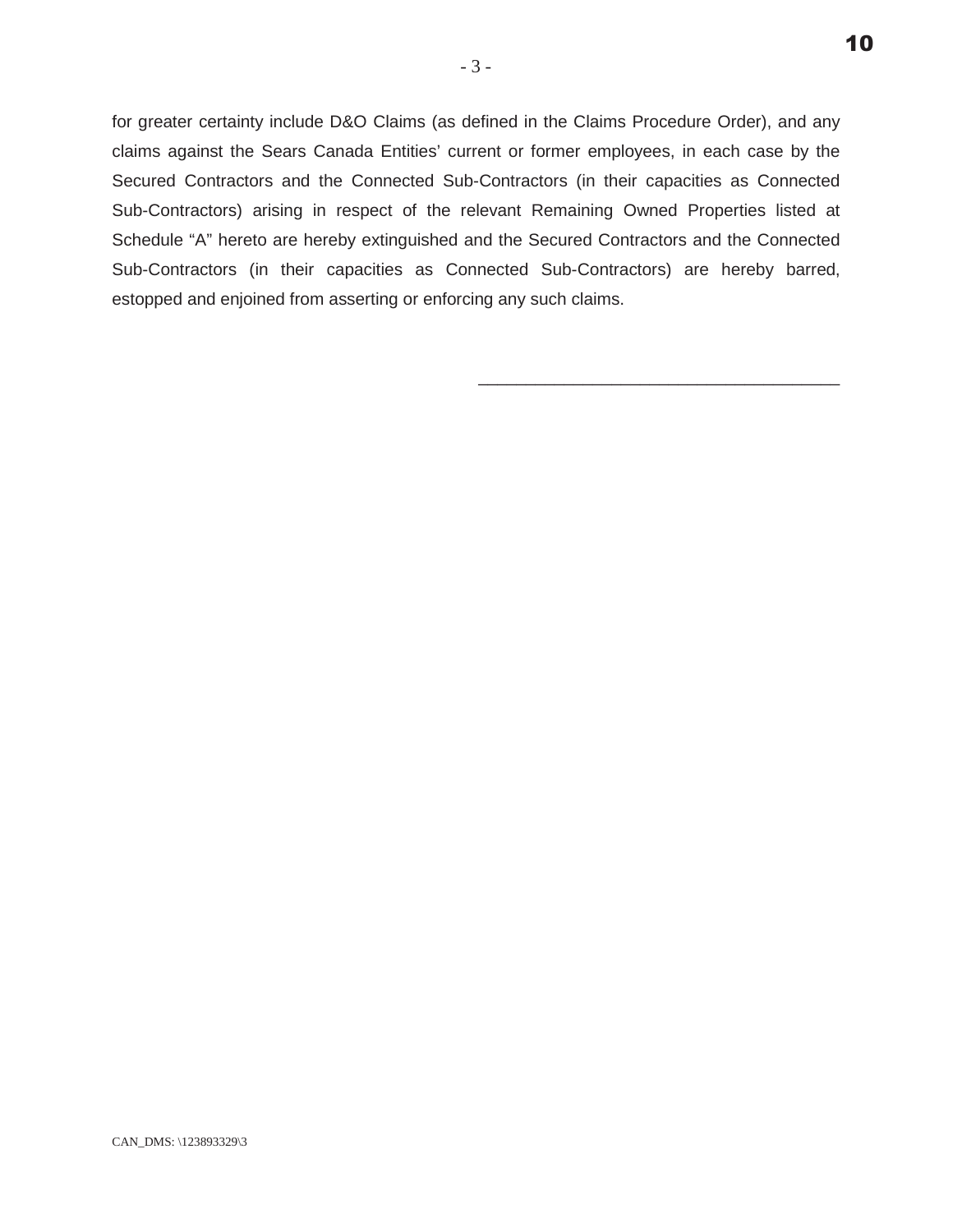## **SCHEDULE "A"**

| <b>Secured Contractor</b> | <b>Remaining Owned Property -</b><br><b>Store Name and Location</b> | <b>Amount to be</b><br>Paid |
|---------------------------|---------------------------------------------------------------------|-----------------------------|
| Company                   | 152610 Canada Inc. cob Laurin & Upper Canada Mall, Newmarket, ON    | \$1,220,585.05              |
| Abbarch Architecture Inc. | Upper Canada Mall, Newmarket, ON                                    | \$83,767.80                 |
| Kone Inc.                 | Upper Canada Mall, Newmarket, ON                                    | \$8,029.49                  |
| Kone Inc.                 | Devonshire Mall, Windsor, ON                                        | \$11,251.57                 |
| Kone Inc.                 | 637 Lansdowne Street, Peterborough, \$11,226.93<br>ON               |                             |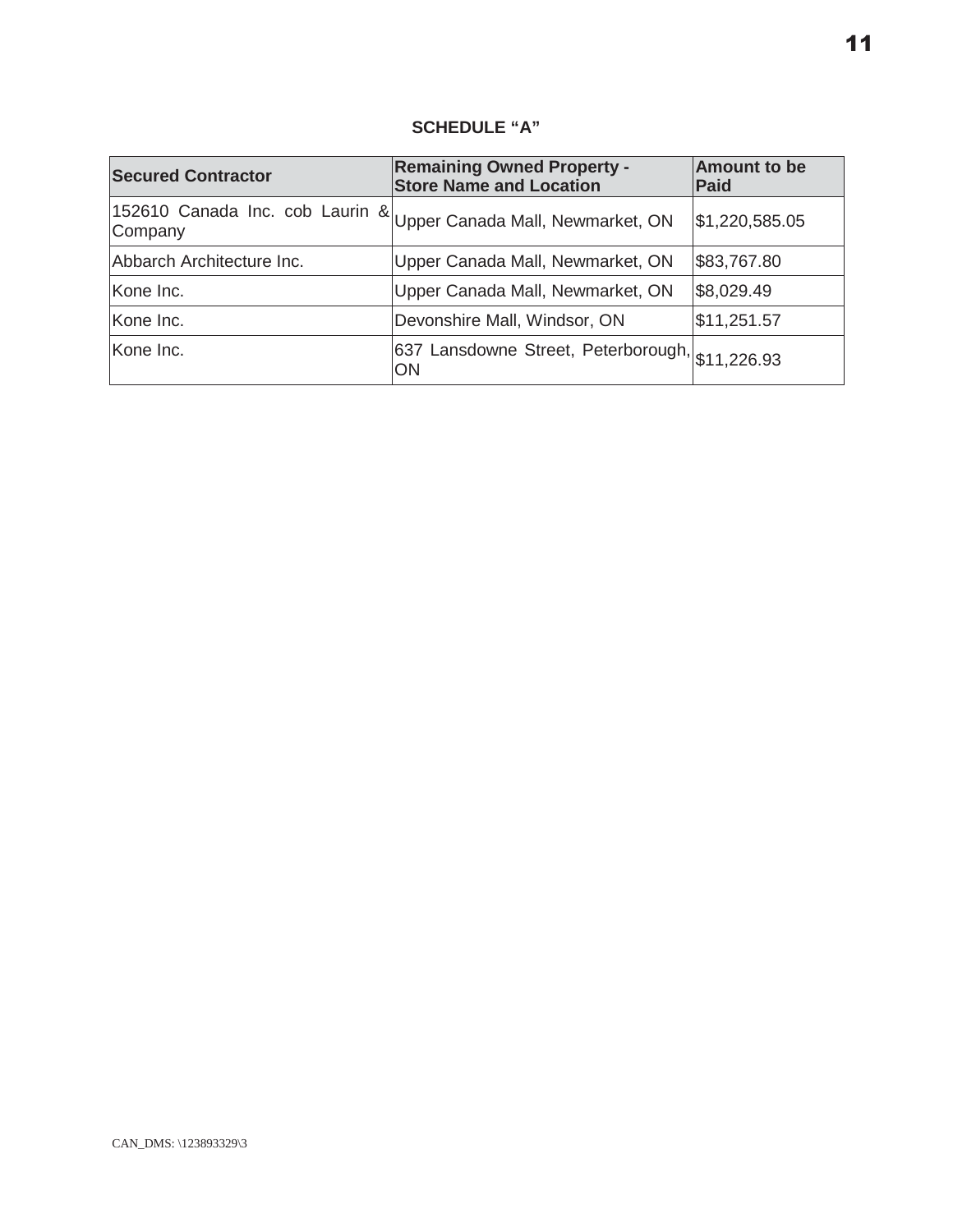| IN THE MATTER OF THE COMPANIES' CREDITORS ARRANGEMENT ACT, R.S.C. 1985, c. C-36, AS<br>AMENDED | Court File No: CV-17-11846-00CL                                                                                                                                                                                                                                        |
|------------------------------------------------------------------------------------------------|------------------------------------------------------------------------------------------------------------------------------------------------------------------------------------------------------------------------------------------------------------------------|
| AND IN THE MATTER OF A PLAN OF COMPROMISE OR ARRANGEMENT OF SEARS CANADA INC.,<br>et al.       |                                                                                                                                                                                                                                                                        |
|                                                                                                | SUPERIOR COURT OF JUSTICE<br>Proceeding commenced at Toronto<br>COMMERCIAL LIST<br>ONTARIO                                                                                                                                                                             |
|                                                                                                | (FIFTH CONSTRUCTION LIEN CLAIMS ORDER)<br>ORDER                                                                                                                                                                                                                        |
|                                                                                                | NORTON ROSE FULBRIGHT CANADA LLP<br>Royal Bank Plaza, South Tower, Suite 3800<br>200 Bay Street, P.O. Box 84<br>Toronto, Ontario M5J 2Z4 CANADA                                                                                                                        |
|                                                                                                | Orestes Pasparakis, LSUC#: 36851T<br>Virginie Gauthier, LSUC#: 41097D<br>Alan Merskey, LSUC#: 413771<br>Tel: +1 416.216.4805<br>Evan Cobb, LSUC#: 55787N<br>+1 416.216.1929<br>+1 416.216.4815<br>+1 416.216.3930<br>+1 416.216.4853<br>Fax:<br>Tei:<br>Te:<br>j<br>Le |
|                                                                                                | orestes.pasparakis@nortonrosefulbright.com<br>virginie.gauthier@nortonrosefulbright.com<br>alan.merskey@nortonrosefulbright.com<br>evan.cobb@nortonrosefulbright.com                                                                                                   |
|                                                                                                | Lawyers for FTI Consulting Canada Inc., in its capacity<br>as Monitor                                                                                                                                                                                                  |
| CAN_DMS: \123893329\3                                                                          | 12                                                                                                                                                                                                                                                                     |